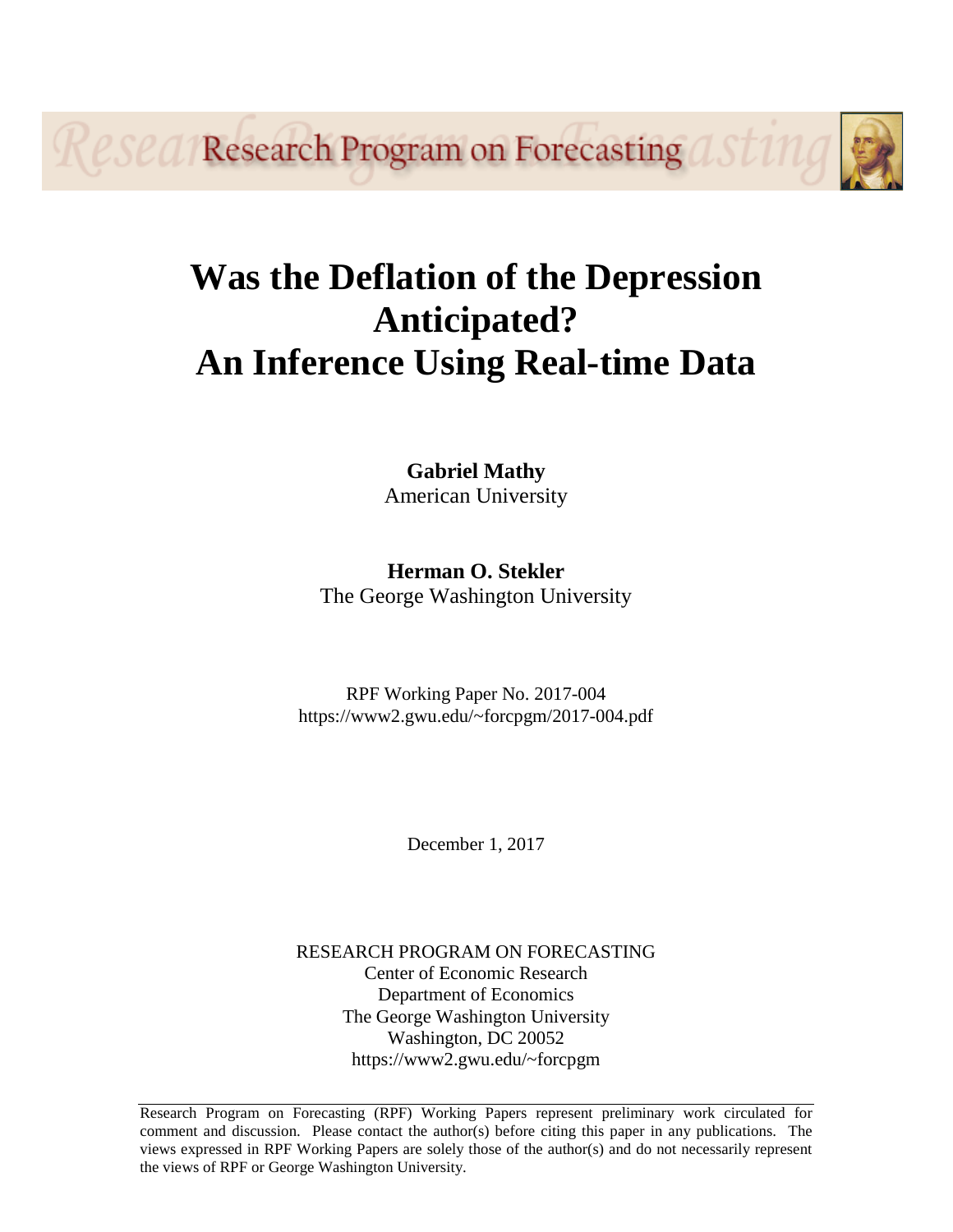## Was the Deflation of the Depression Anticipated? An Inference Using Real-time Data

Gabriel Mathy, American University<sup>[1](#page-1-0)</sup>

Herman Stekler, George Washington University<sup>[2](#page-1-1)</sup>

#### Abstract

Theories that explain the behavior of the economy during the Depression are based on assumptions about agents' expectations about future price trends. This paper uses an alternative methodological approach which utilizes real-time information from the Depression period to infer whether deflation was anticipated. The information includes the forecasting methodology of that time as well as projections about anticipated output that were obtained from the textual analysis of business statements, converting qualitative to quantitative data. We infer that deflation was not anticipated because agents did not expect economic output to consistently decrease.

<span id="page-1-1"></span><span id="page-1-0"></span> <sup>1</sup> Corresponding Author: mathy@american.edu, American University, 4400 Massachusetts Ave. NW, Washington, DC 20016. +1.202.885.3708. The authors would like to thank Anthony Yezer and Tara Sinclair for helpful comments. <sup>2</sup> hstekler@gwu.edu, George Washington University, 2115 G St., NW Suite 340 Washington, DC 20052. +1.202.994.7581.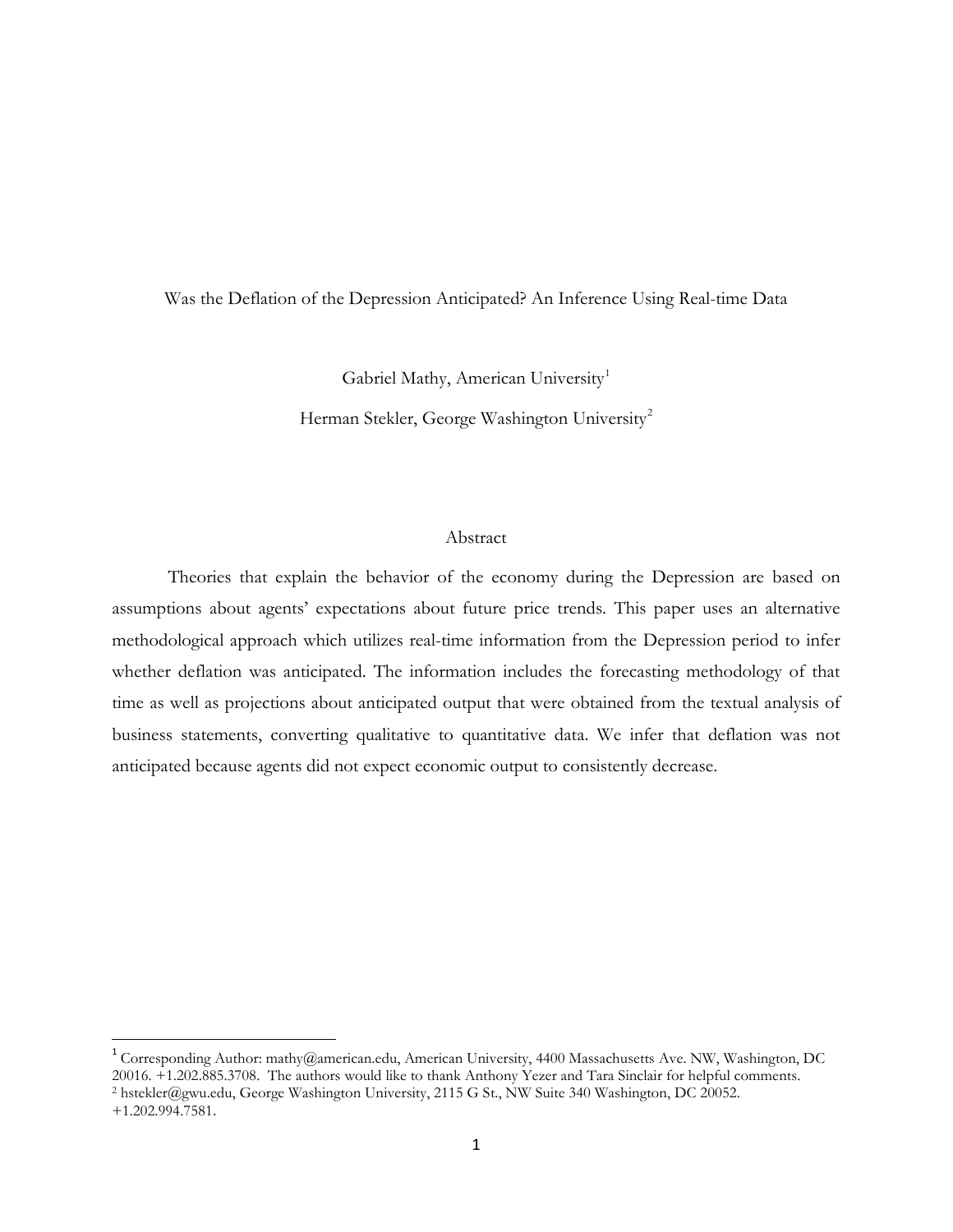## WAS THE DEFLATION OF THE DEPRESSION ANTICIPATED? AN INFERENCE USING REAL-TIME DATA

In a recent paper, Binder (2016) surveyed several approaches for estimating inflationary expectations. The approaches include time series models, market-based analyses using asset prices, and narratives that examine information available in published sources that might indicate what people expected to happen. Moreover, Binder noted the challenge involved in "inferring what agents *would have* expected given their information…, not what agents *could have* expected using modern econometric methods and data" (Binder, 2016, p. 2).

This issue is particularly important in the case of the Great Depression because theories that explain the behavior of the economy during this period include assumptions about agents' expectations about future price trends. While economists have attempted to determine whether the deflation of that period was anticipated (Cecchetti, 1992; Hamilton, 1992; Klug et al., 2005), the results were obtained using modern time series approaches that do not necessarily reflect what actually occurred in real-time. We employ a different methodological approach which allows us to shed new light on this topic. First, we base our analysis on the use of qualitative forecasts to create quantitative scores based on the optimism or pessimism of business analysts during the Great Depression. This analysis is based on the paper by Goldfarb, Stekler, and (2005) paper in this journal. We also examine forecasting methods employed at the time to better simulate whether a forecast was possible in real time. This method had been used previously in Mathy and Stekler (2017), but it represents another methodological innovation that we bring to bear on this question. Moreover, we use a narrative approach that uses information which is contemporaneously available, being very careful to use real-time and not historic data. Our application of several nonstandard methods allows us to extend our understanding of this iconic Great Depression period.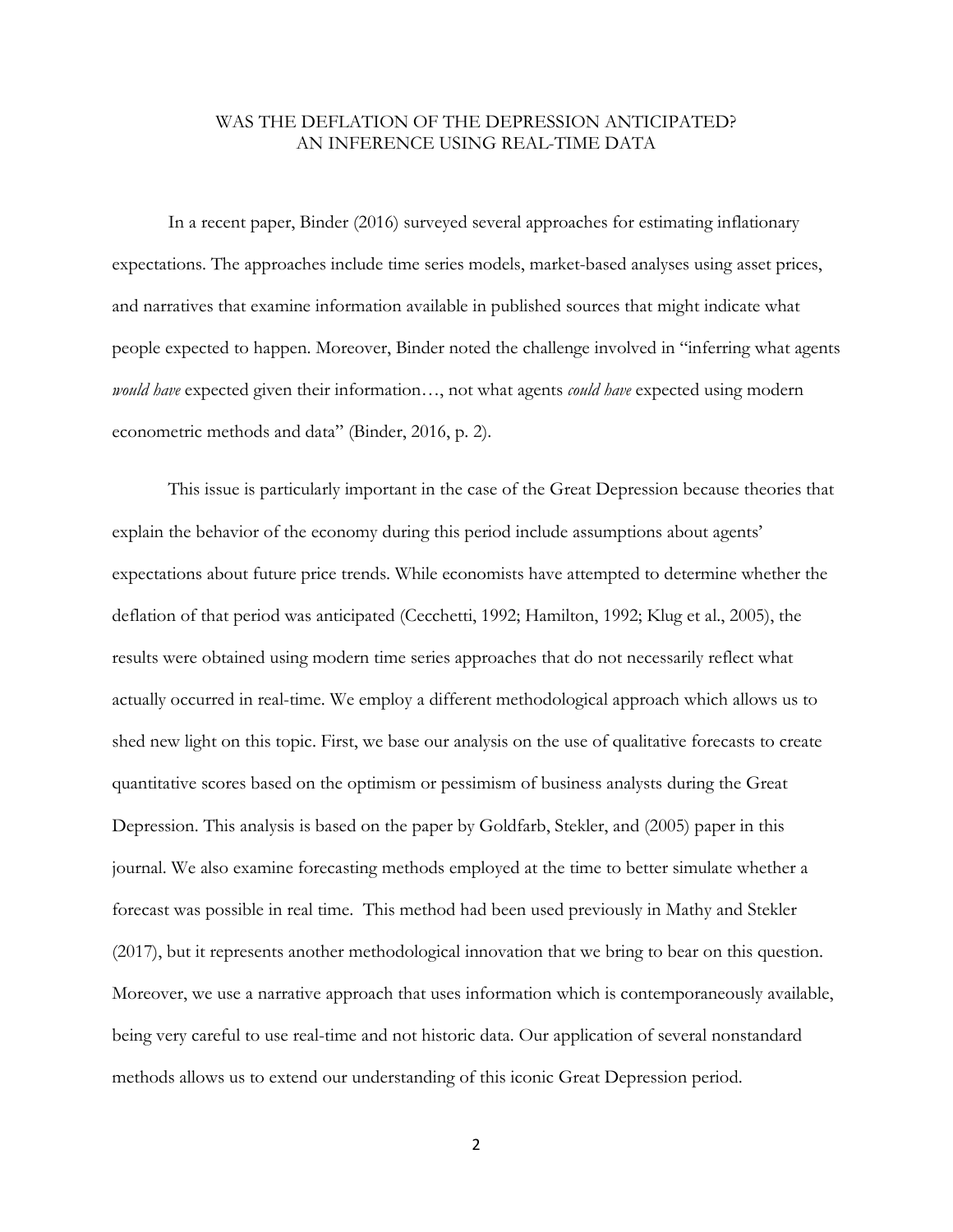By taking a narrative approach and only using information that was contemporaneously available during this period, we are able to show that the deflation that occurred during the Great Depression could not have been anticipated. In the absence of a quantitative record, $3$  the narrative approach may yield important insights about agents' expectations during the Depression because it utilizes actual real-time data. A number of studies have already used a similar approach focused on descriptive analyses or using textual analysis to look for key words such as inflation or deflation (Romer, 1990: Nelson, 1991; Romer and Romer, 2013; Jahil and Rua, 2013; Binder, 2016). There is also a literature analyzing the way language is used to map onto positive and negative sentiments and expressions of uncertainty. [4](#page-3-1)

We also focus our discussion of narratives with reference to Shiller (2017), and discuss how his approach to narratives in economics conforms or differs from our approach. He discusses how the usage of narratives in economics, that includes transmission of narratives which become more popular and go viral. Moreover, he notes that narrative stories can be used to describe episodes like the recent Great Recession. The Great Depression is another case where this approach has been observed in economics. For example, Great Depression narratives, include (1) narratives about New Deal policies that restricted competition (Cole and Ohanian (2004)), (2) the flawed interwar gold standard (Eichengreen (1996) and Eichengreen and Temin (2000), and (3) failure of the Federal Reserve to control the money supply (Friedman and Schwartz (1960). There were also narratives of

<span id="page-3-1"></span><span id="page-3-0"></span> $3$  By this we mean quantitative forecasts made by business analysts which became common in the postwar period.  $4$  Moxey and Sanford (1986) and Sanford and Moxey (2011) discuss how language can be mapped onto positive and negative sentiments in a similar fashion to our study. Teigen (1988) shows how the language around uncertainty varies in degree and expresses varying levels of uncertainty.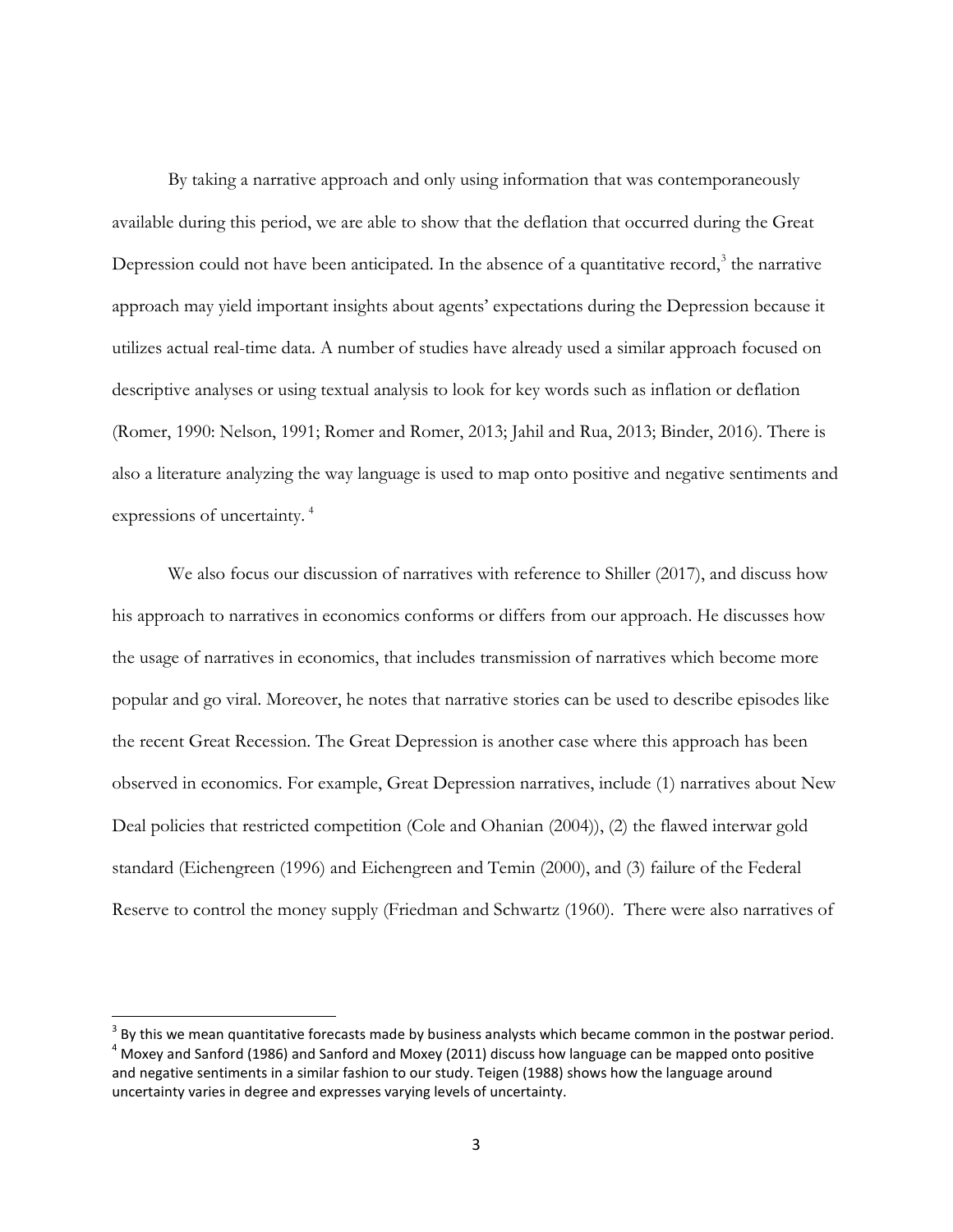the Depression itself, including the stock crash of October 1929, and comparisons between the declines of 1929-1933 and those of the previous recession of 1920-1921.<sup>[5](#page-4-0)</sup>

Our narrative approach focuses on the forecasting methodology that was employed during this period, showing the relation between forecasts of economic activity and the expected change in prices. Using a large number of qualitative output forecasts that were obtained from financial publications, we are, thus, able to infer what agents *would have* expected during the Great Depression using only real-time information.

This analysis involves three methodological steps. First, following the forecasting methods that existed in the 1930s, we can describe how changes in the overall price level were predicted at that time. It is necessary to obtain real-time forecasts of output to infer the direction of price changes, but there are no quantitative output forecasts for this period. Our next step, then, is to use forecasts generated by using a textual analysis of real-time qualitative statements about economic activity. These correspond to quantitative forecasts of business activity (Mathy and Stekler, 2017). Finally, given the relation between output and prices and the information about output forecasts, we show that agents could not have expected prices to decrease consistently throughout the Depression.

The next section presents the forecasting methodology that prevailed through the Depression focusing on the relation between changes in output and prices. We then describe the process for converting qualitative statements about the current and future levels of economic

<span id="page-4-0"></span><sup>&</sup>lt;sup>5</sup> Here Shiller argues in a similar fashion as we do, as he proposes that consumers postponed expenditures as they believed 1929-1933 would see rapid but brief price declines that consumers could take advantage of. However, by doing so, the delayed expenditure worsened the economic crisis, causing price declines to continue in a way that most Americans didn't expect.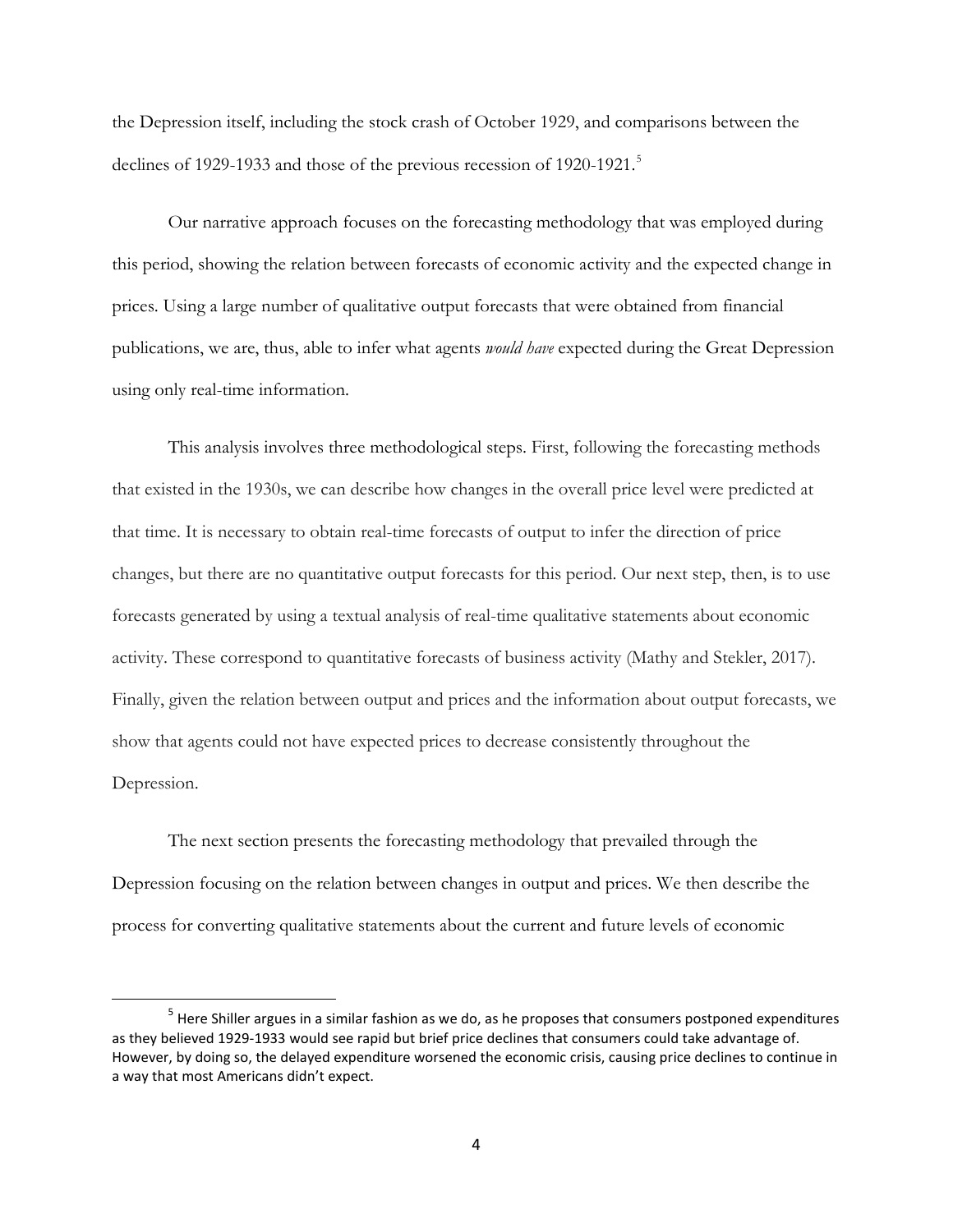activity into quantitative forecasts that we can analyze. The remaining sections present our results and conclusions.

#### I. Forecasting during the Depression

 $\overline{\phantom{a}}$ 

Several sources describe the forecasting approach that prevailed during the 1920s and early 1930s (Hardy and Cox, 1927; Haney, 1931; Persons, 1931). The approach in those books was highly descriptive and imprecise (at least by contemporary standards) and was intended for business analysts and academics. The basic premise of the forecasting framework at that time was that the economy experienced periodic cycles which moved with regularity from one phase of the cycle to the next one.

Thus, the process for making statements about future economic activity consisted of two steps. First, because the economy experienced periodic cycles and exhibited some degree of regularity, it was necessary to understand the current phase of the cycle. For this purpose, the forecaster collected the data and weighed the positive and negative effects of each piece of information.<sup>[6](#page-5-0)</sup> From weighted aggregation of these effects, the current position was ascertained. Was this condition normal? Or was it above (below) normal? The prevailing view was that if activity was above (below) normal it was expected to decline (increase) (Hardy and Cox, p.17).

Because these methods did not provide quantitative estimates or the expected length of that phase of the cycle, it was often suggested that the current situation be compared with historical data from previous cycles. Thus, analogies were used to compare the current state with previous cycles. This would determine how long the economy would remain in its current state and when it could be

<span id="page-5-0"></span><sup>6</sup> The literature of the time period called this the cross-cut method. We now call it cross-sectional analysis that is useful for nowcasting.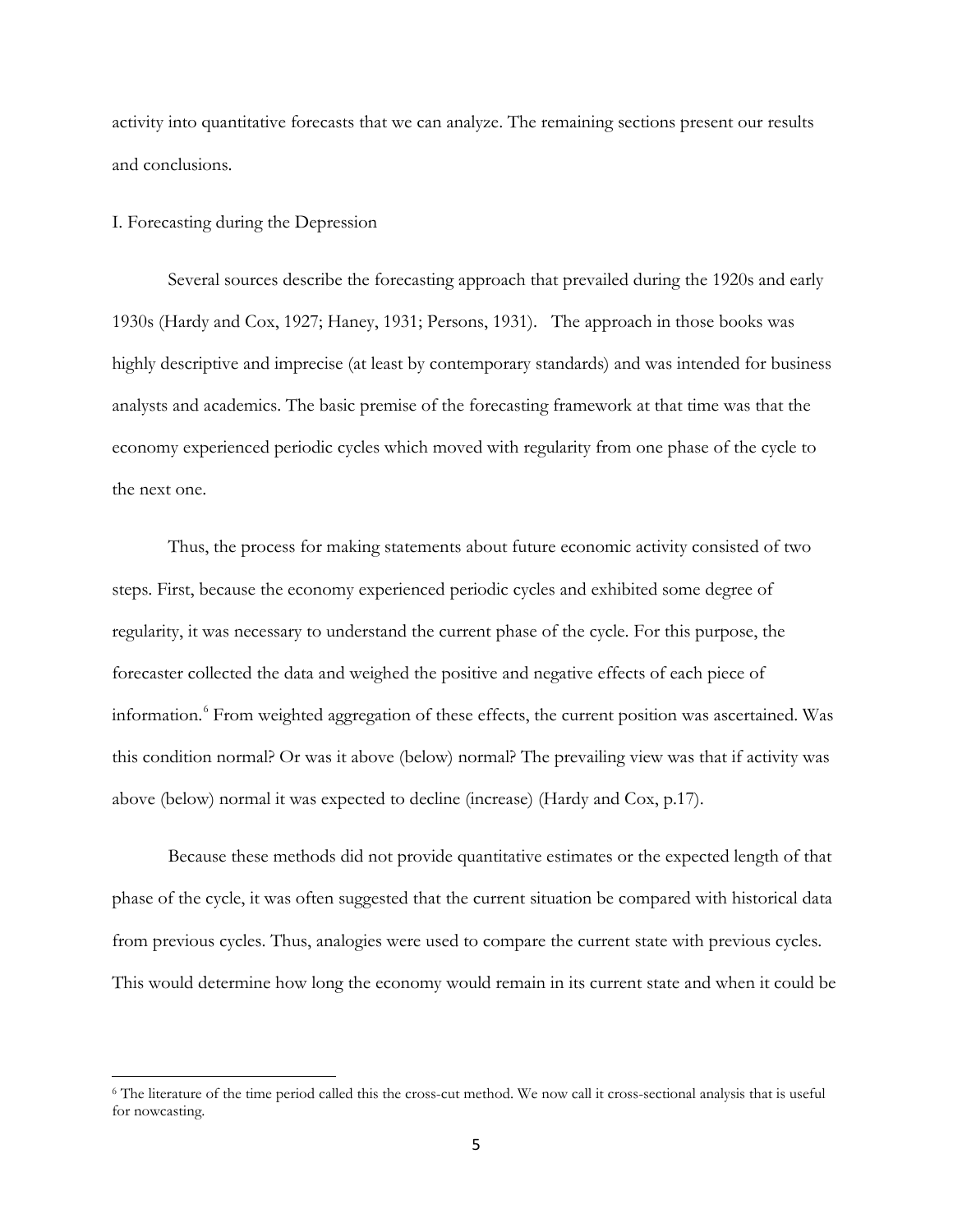expected to recover from a recession.<sup>[7](#page-6-0)</sup> A real-time illustration of this approach, written in the Fall of 1930, indicated the economy would recover in early 1931 (Persons, 1931, pp. 7-47).

These methods are designed to forecast the level of business activity but we are concerned with expectations about prices. The forecasting methodology that existed at that time did not predict prices. Rather price changes were positively associated with changes in business activity. In essence, forecasters expected that demand shocks would predominate, which would generate a robust positive correlation between changes in output and prices. (In fact, historical statistics indicate that this assumption was empirically accurate.)<sup>[8](#page-6-1)</sup>

In essence, forecasters expected that demand shocks would predominate, which would generate a robust positive correlation between changes in output and prices. While Cooley and Ohanian (1991) argue that prices were not procyclical in the postwar period, they find that the price level was strongly procyclical in the interwar period, especially during the Great Depression. While there was a secular deflation between the Civil War and the turn of the century, there had been a strong correlation between output and the price level for the three decades that preceded the Great Depression. The decades prior had seen a large inflation during the WW1 boom and its aftermath, and a sharp recession in the deflationary recession of 1920-1921. Using the annual percent changes in monthly measure of the price level and the business cycle, prices and the business cycle have a correlation of 0.43 over the 1900-1929 period, and a correlation coefficient of 0.58 over the 1920-

 $\overline{\phantom{a}}$ 

<span id="page-6-0"></span><sup>7</sup> In examining the business statements that we discuss below there were frequent analogies that referred to previous business cycles. This confirms that this approach was used in making projections during the Depression.

<span id="page-6-1"></span><sup>8</sup> Cooley and Ohanian (1991) find that the price level was strongly procyclical in the interwar period, especially during the Great Depression. The correlation between price and output changes was 0.70 for the 1920-1939 period and 0.80 for the years 1929-1939.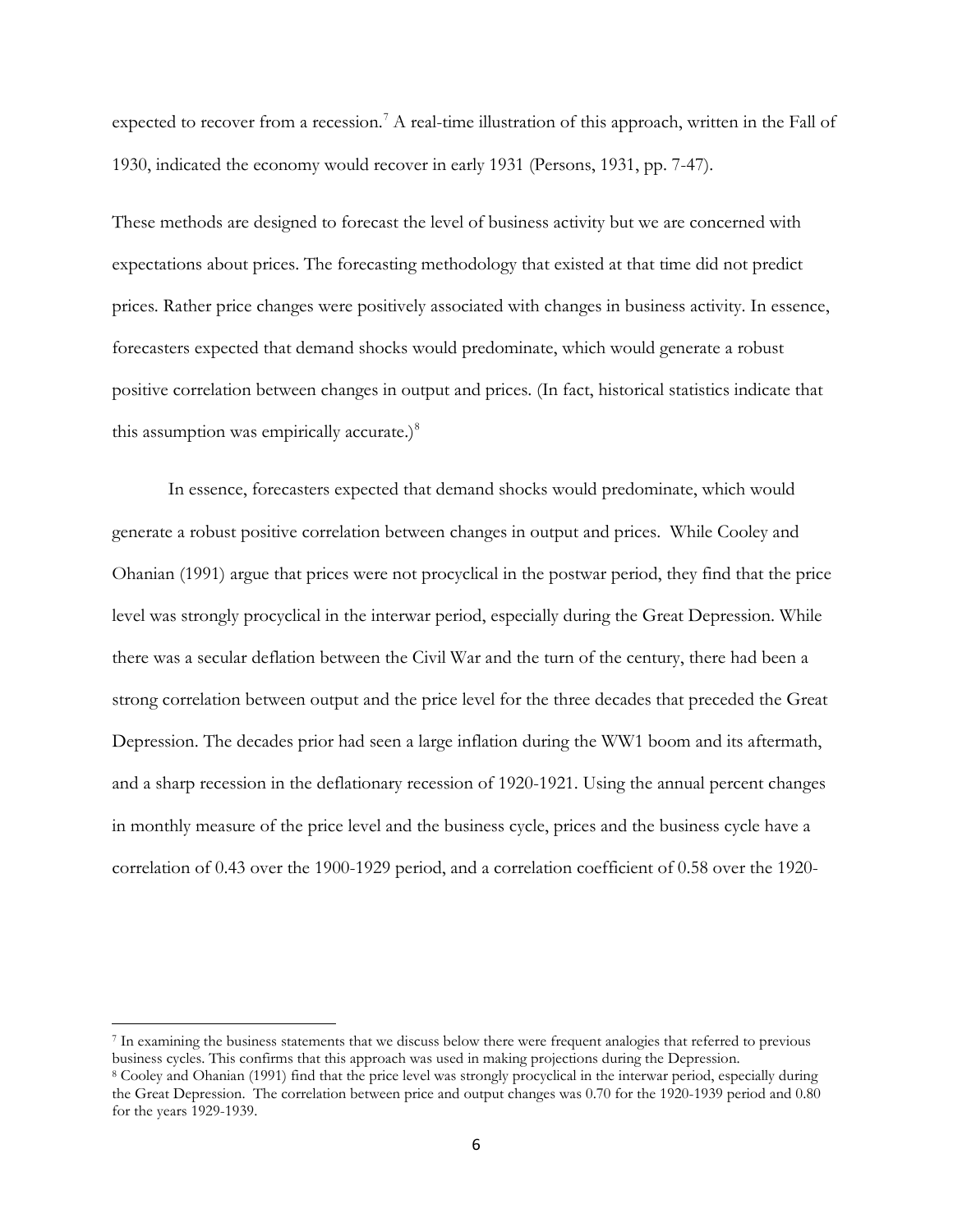1929 period. The belief that prices and the business cycle were correlated was quite reasonable, a view that was only reinforced by the experience of the Great Depression.<sup>[9](#page-7-0)</sup>

Hardy and Cox (1927) show how the forecasting services handled price changes in their method and reports. For example, the Brookmire Service indicated that changes in commodity prices were representative of changes in general business activity (ibid., p.63). Similarly, The Harvard Service believed that changes in business activity led price changes by about two months, but that some prices would change before and some after the economy changed direction (ibid., pp. 70, 90). In any event, prices in the future will behave as they have done in the past (ibid., p.137).

This discussion yields two conclusions: first, the price level was not a variable that was forecast; second, changes in the price level were believed to be positively related to the forecast of business activity. Thus, any forecasts of business activity or measures of output expectations could serve as proxy variables for the price level predictions.

#### II. Qualitative Business Forecasts of Economic Activity

 $\overline{\phantom{a}}$ 

In order to obtain an understanding of agents' expectations about economic activity, this section will examine the business forecasts made during the entire recessionary phase of the Depression until the 1933 trough. This enables us to determine how well the current economic situation was assessed and how well the future conditions were forecast. No quantitative forecasts are available for this period. Rather we will utilize the qualitative statements about economic conditions and the outlook for the future that appeared in the business press during this time

<span id="page-7-0"></span><sup>9</sup> The Business Cycle series is "Index of American Business Activity for United States" from the Cleveland Trust Company, NBER Macrohistory series M12003USM516NNBR, available monthly 1/1855-12/1970. The price level series is "Index of the General Price Level for United States" from the New York Fed, 1913=100, available monthly 1/1855-11/1939. Percent changes are calculated as annual log differences.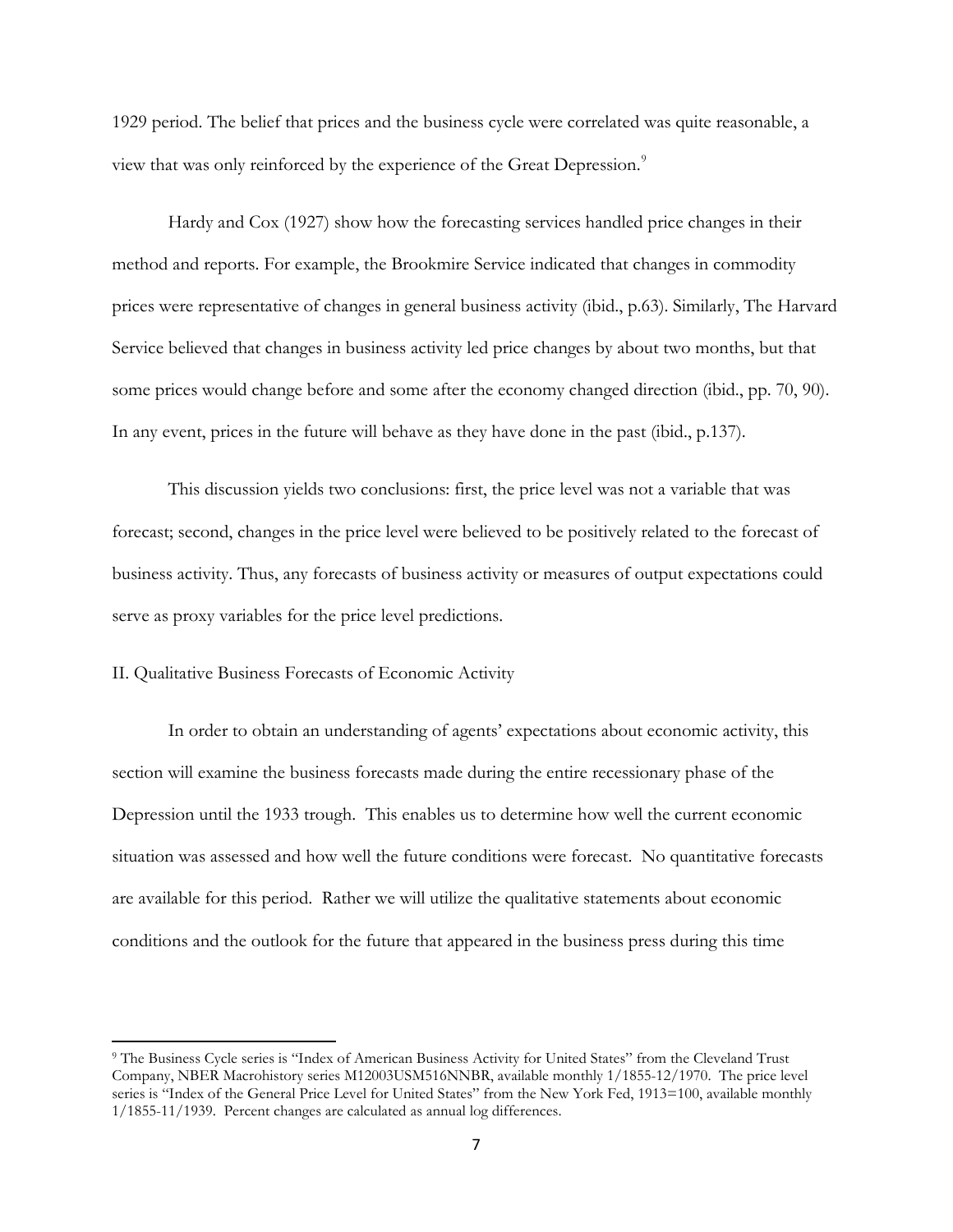period.[10](#page-8-0) The qualitative forecasts came from *The New York Times* (NYT) and the *Commercial and Financial Chronicle* (CFC).<sup>[11](#page-8-1)</sup> The method was developed by Goldfarb et al. (2005), who only examined the 1929-30 forecasts, and used by Mathy and Stekler (2017) to evaluate the real-time nowcasts and forecasts for the entire recessionary phase of the Depression.

The qualitative statements in the two publications were scored by the system developed by Goldfarb et al. (2005) by hand by the authors. Each statement was divided into two categories which were scored separately. The first referred to the current state of economic conditions; the second referred to statements about the future economic conditions.

The scores were based on particular words, expressions, or phrases contained in the statements that indicate varying degrees of optimism or pessimism about the state of the economy. More specifically, they were scored on an index that runs from +1 to -2 by the authors. For example, words that indicate extremely good performance, such as a "vigorous recovery", have a score of +1; lower positive scores were assigned to words that reflect a lower level of positive economic activity. Similarly, if the words suggested a weakening of economic activity, a score of  $-\frac{1}{4}$ was assigned. The scores became more negative if the statements reflected a further deterioration of the economy with those indicating a crisis receiving a score of  $-1\frac{1}{2}$  or  $-2$ . The words used and the associated scores are presented in Table 1.

The chronologically ordered sequence of these scores created two times series- one for the nowcasts; the other for the forecasts. Figure 1 shows the relation between the nowcasts, the Federal Reserve Bulletin index, and the Index of Industrial Production for the same quarter and Figure 2

l

<span id="page-8-0"></span><sup>&</sup>lt;sup>10</sup> Several recent papers have shown that it is possible to convert qualitative statements into quantitative numbers and to obtain meaningful results. (See Balke and Petersen, 2002; Ericsson, 2016; Goldfarb et. al, 2005; Lundquist and Stekler, 2012, and Stekler and Symington, 2016).

<span id="page-8-1"></span><sup>&</sup>lt;sup>11</sup> The CFC is a weekly publication that is a compendium of information of and about the business and financial community.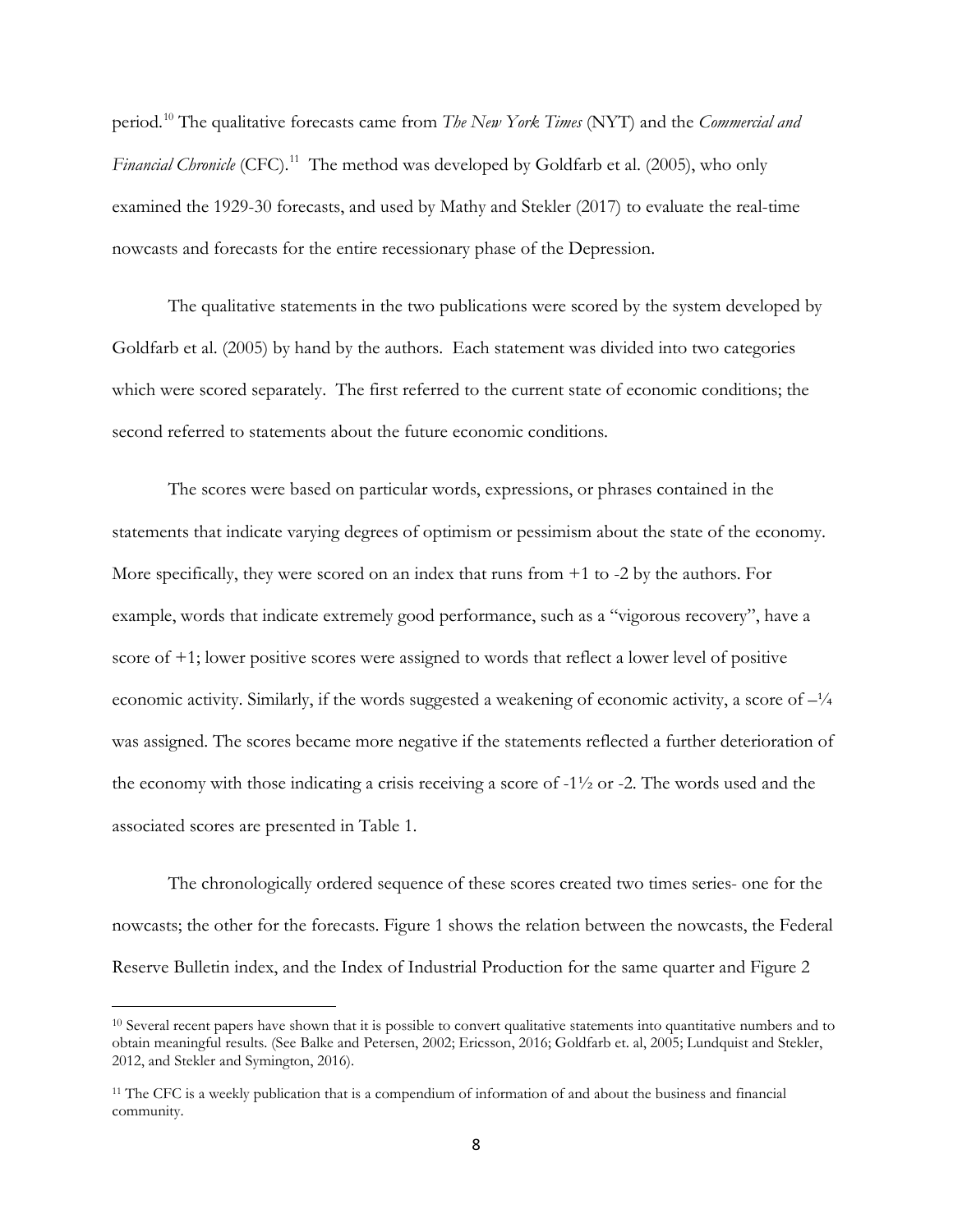presents the business sector's scored forecasts made in quarter t and the Index of Industrial Production in quarter t+2. Figure 1 shows that the business community made accurate nowcasts, i.e. these nowcasts closely reflect the real-time economic conditions that prevailed during the Depression<sup>[12](#page-9-0)</sup>. On the other hand, the forecasts present a different picture. In late 1929 and early 1930, the business forecasts did expect the economy to decline further. However, after this initial period of the Depression, the forecasts consistently indicate that the business community expected the economy to recover and real output to increase. (The observations in Figure 2 are consistently above the zero line). The forecasts may have been wrong but this is what the forecasting community of the time believed. These forecasts are consistent with the method that was described above: if activity was below normal it was expected to increase.

#### III. Inference: the Deflation Was Not Anticipated

The purpose of this paper has been to use real-time information so determine whether the deflation of the Depression was anticipated. We now show that logical inference can answer that question. The real-time literature and forecasts yielded two results: 1. The forecasting method of that period indicated that price and output movements were generally expected to move in the same direction; and 2. After early 1930, the business community consistently expected output to increase in the future. *Therefore, we must infer that the business community, given the forecasting methods available at the time, could not have expected prices to consistently decrease in the future, i.e. we find that the deflation was not anticipated.*

## IV. Conclusions

<span id="page-9-0"></span> $12$  The Bulletin scores are correlated with industrial production with a correlation coefficient of 0.95, between the private sector nowcasts and the bulletin scores the correlation is 0.81, and between the private forecasters and industrial production of 0.91. The correlation between the private forecaster's forecasts and future value of the Bulletin Scores is 0.17.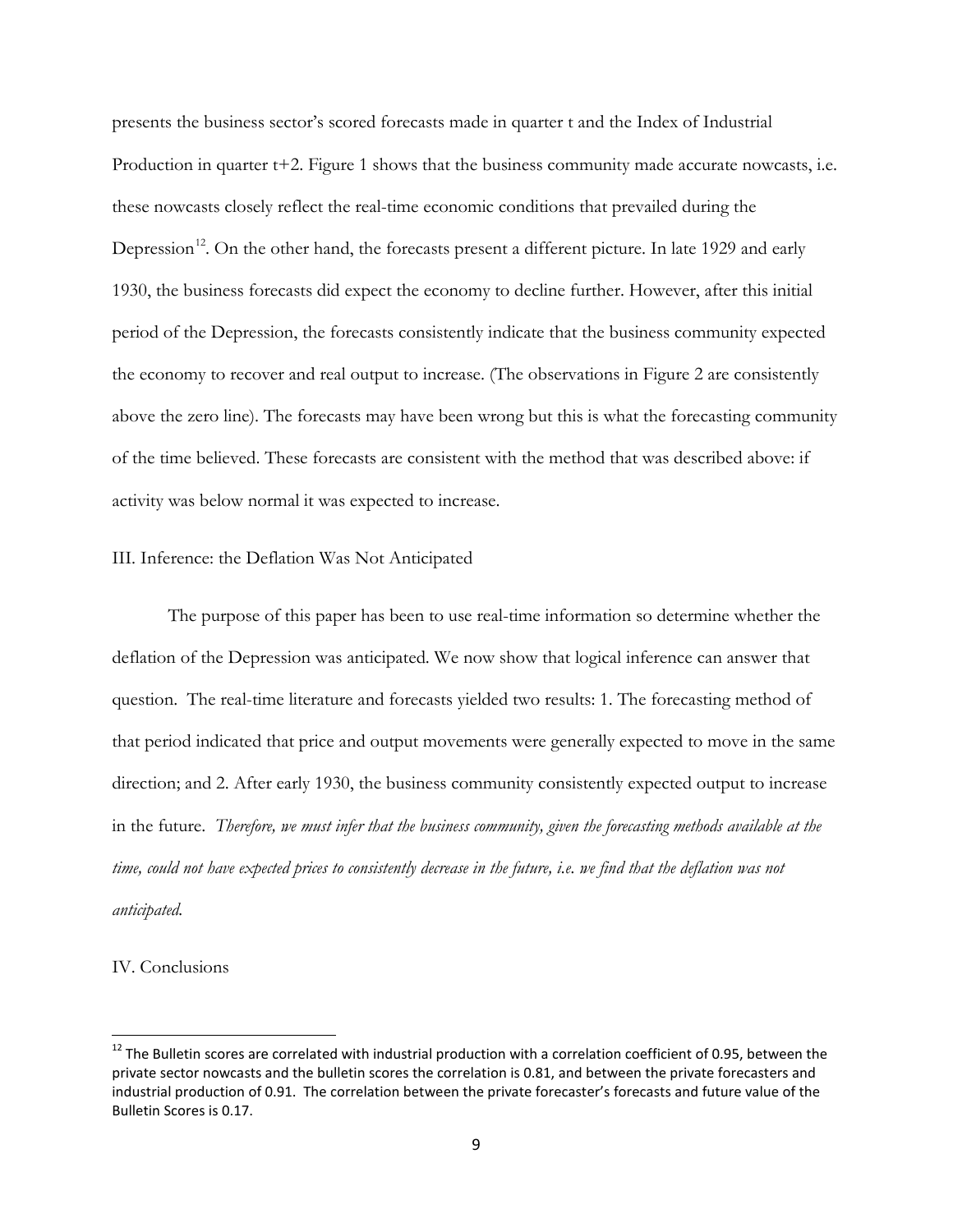This is the first study that has used real-time information to determine whether the deflation of the Depression was anticipated. We combined the forecasting literature of that period with output forecasts that were obtained from a textual analysis of business statements made during the Depression. This novel methodological approach combines narratives in the forms of a model of how business cycles proceeded chronologically, as well as a intuitive model of the economy where business activity and the price level were highly correlated. As a result, we have presented non-trivial evidence that the deflation of this Depression was not anticipated.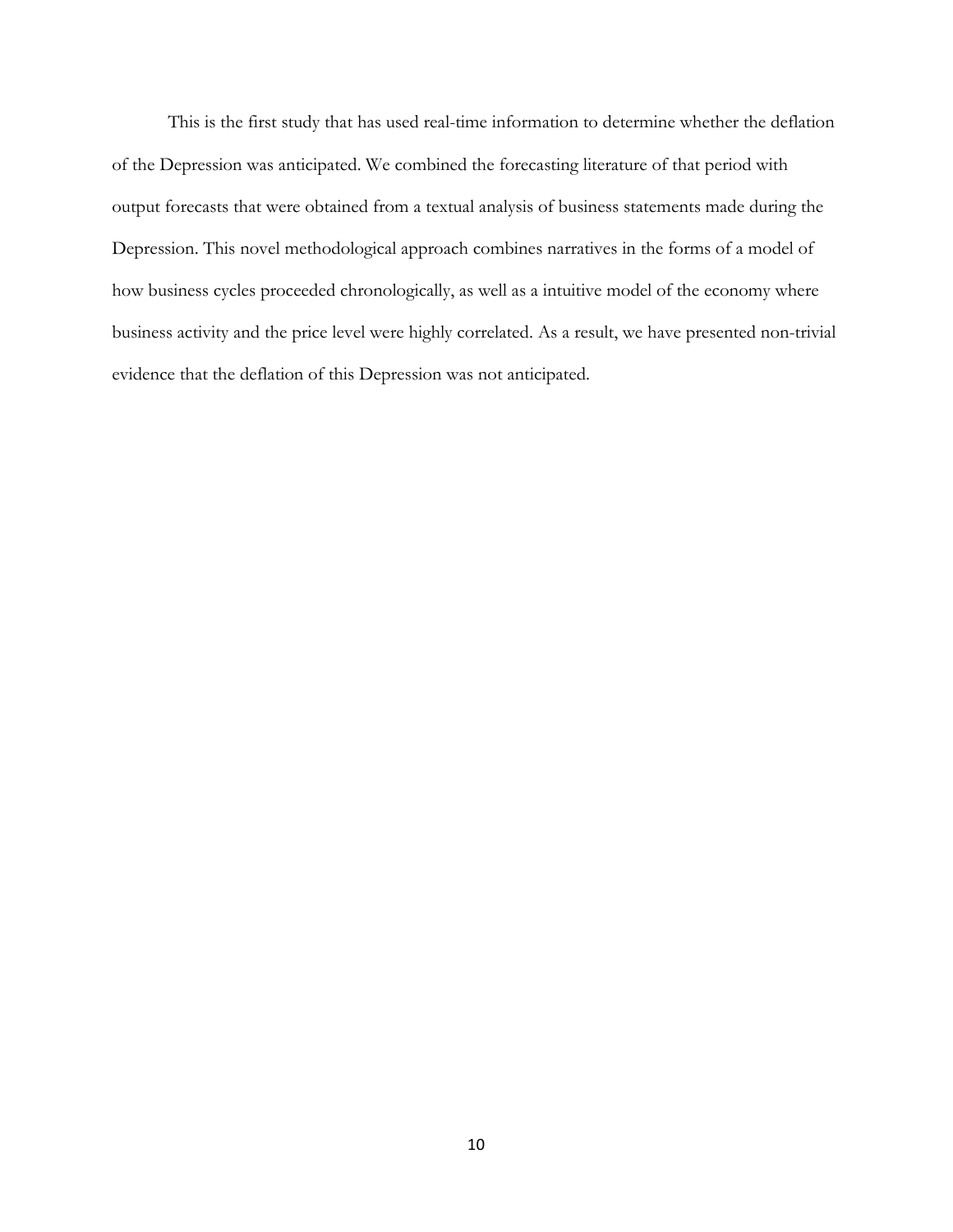| <b>General Outlook</b>   | <b>Type of Statement Made</b>        | <b>Score Assigned</b> |
|--------------------------|--------------------------------------|-----------------------|
| Positive                 | Vigorous Recovery                    | $+1$                  |
| Positive                 | Rapid Recovery                       | $+3/4$                |
| Positive                 | <b>Strong Recovery</b>               | $+1/2$                |
| Positive                 | Mild Recovery                        | $+1/4$                |
| Neutral                  | Seasonal Changes, Offsetting Changes | $\left( \right)$      |
| Negative                 | Mild Decline                         | $-1/4$                |
| Negative                 | <b>Steady Decline</b>                | $-1/2$                |
| Negative                 | Rapid Decline                        | $-3/4$                |
| Negative                 | Vigorous Decline                     | $-1$                  |
| <b>Strongly Negative</b> | Disastrous Collapse in Output        | $-3/2$                |
| <b>Strongly Negative</b> | Worst downturn in U.S. History       | $-2$                  |

Table 1: Scoring rubric for translating qualitative statements into quantitative scores

Notes: These scores were assigned to both nowcasts and forecasts for a given analyst. Source: *Commercial and Financial Chronicle and New York Times*.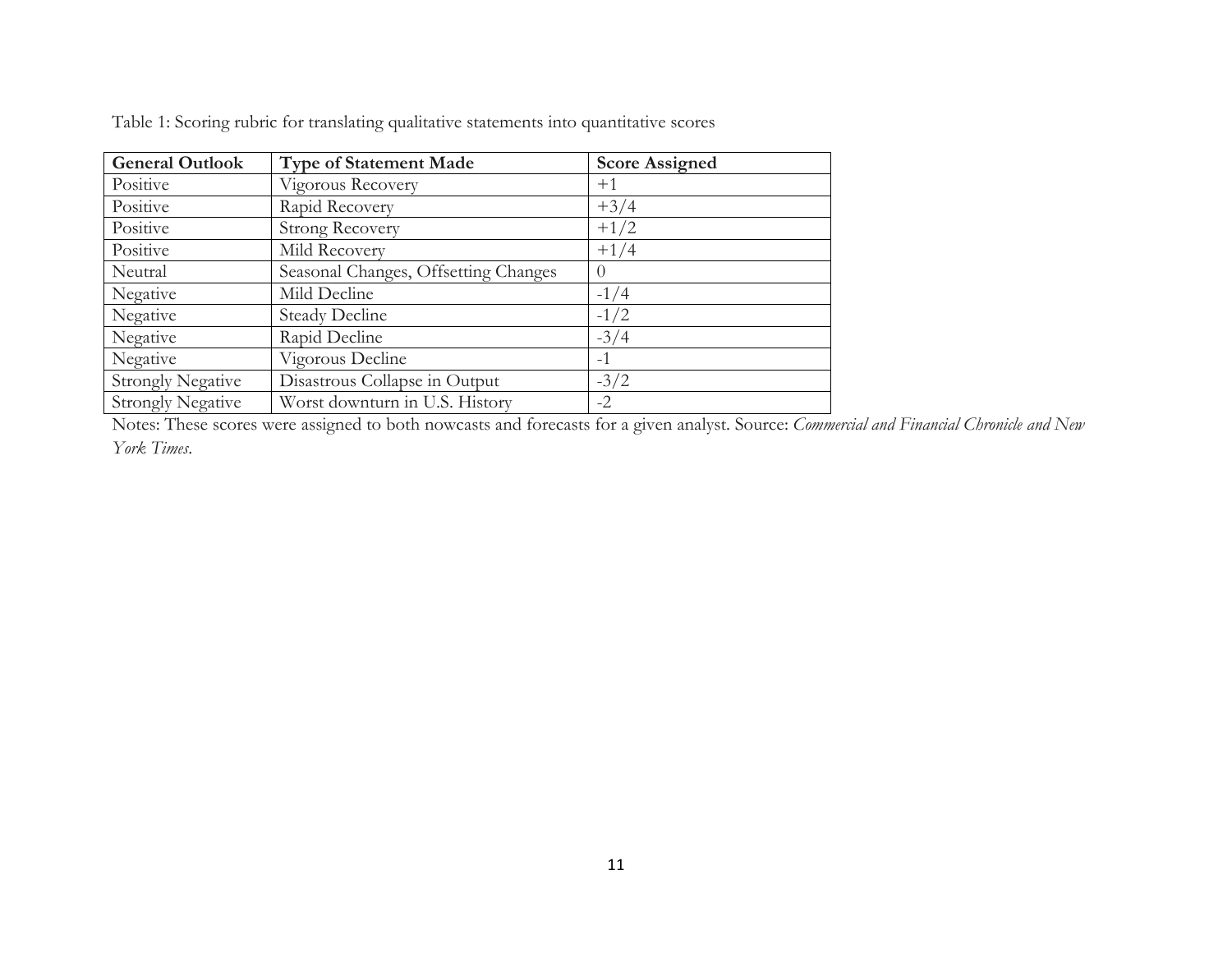

Figure 1: Cumulative Changes in Industrial Production and Federal Reserve Bulletin and Business Press Nowcasts

Notes: Nowcasts derived from *Commercial and Financial Chronicle and New York Times*. Federal Reserve Bulletin scores are based on various issues of the *Federal Reserve Bulletin*. Industrial Production data from Federal Reserve Board of Governors, plotted on right axis. Nowcast and Federal Reserve Bulletin Index scoring described in text, plotted on the left axis.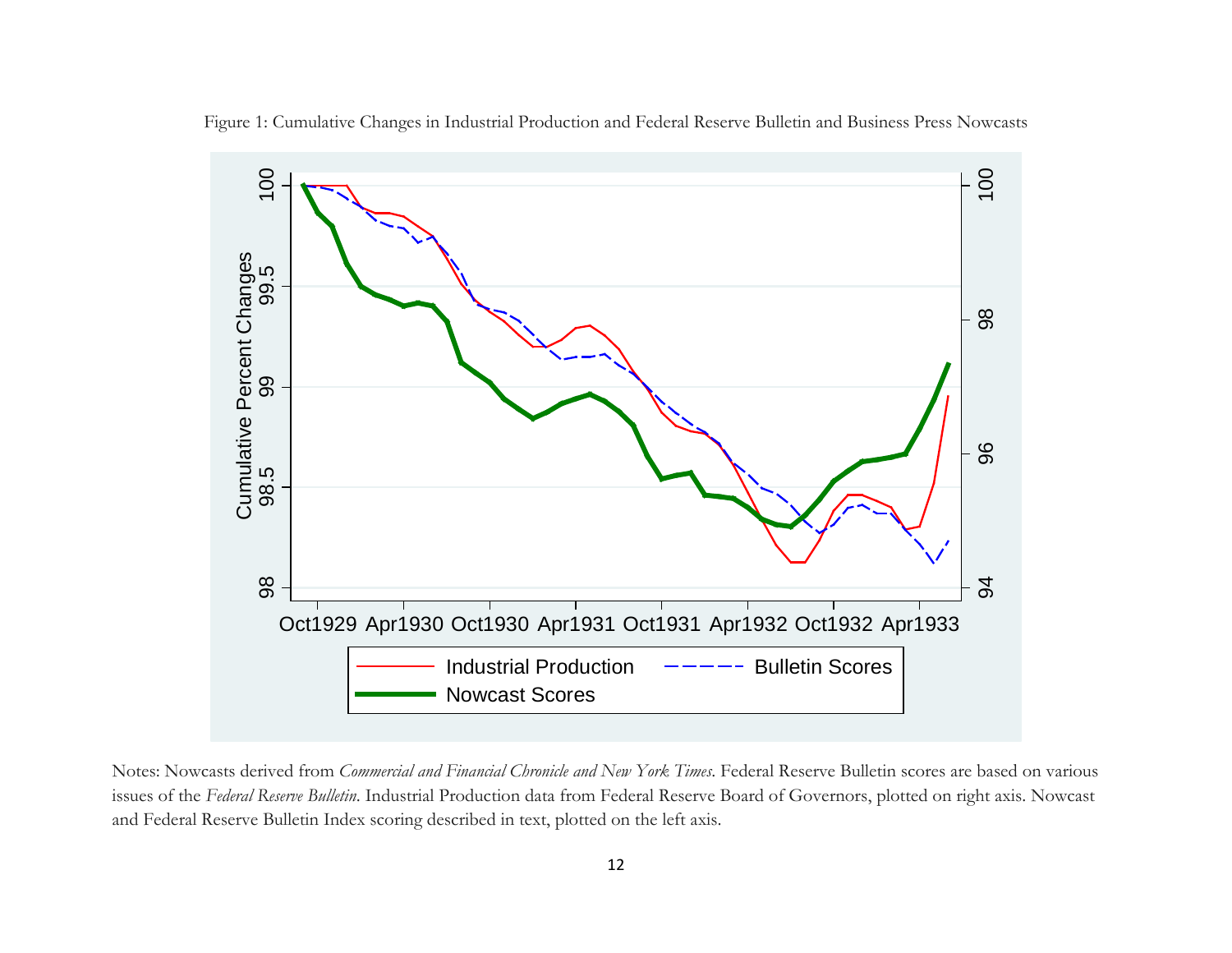

Figure 2: Business Press Forecasts compared to future values of Fed index

Notes: Nowcasts derived from *Commercial and Financial Chronicle and New York Times*. Federal Reserve Bulletin scores are based on various issues of the *Federal Reserve Bulletin*. Nowcast and Fed Bulletin scores described in text. Two-quarter ahead values of Federal Reserve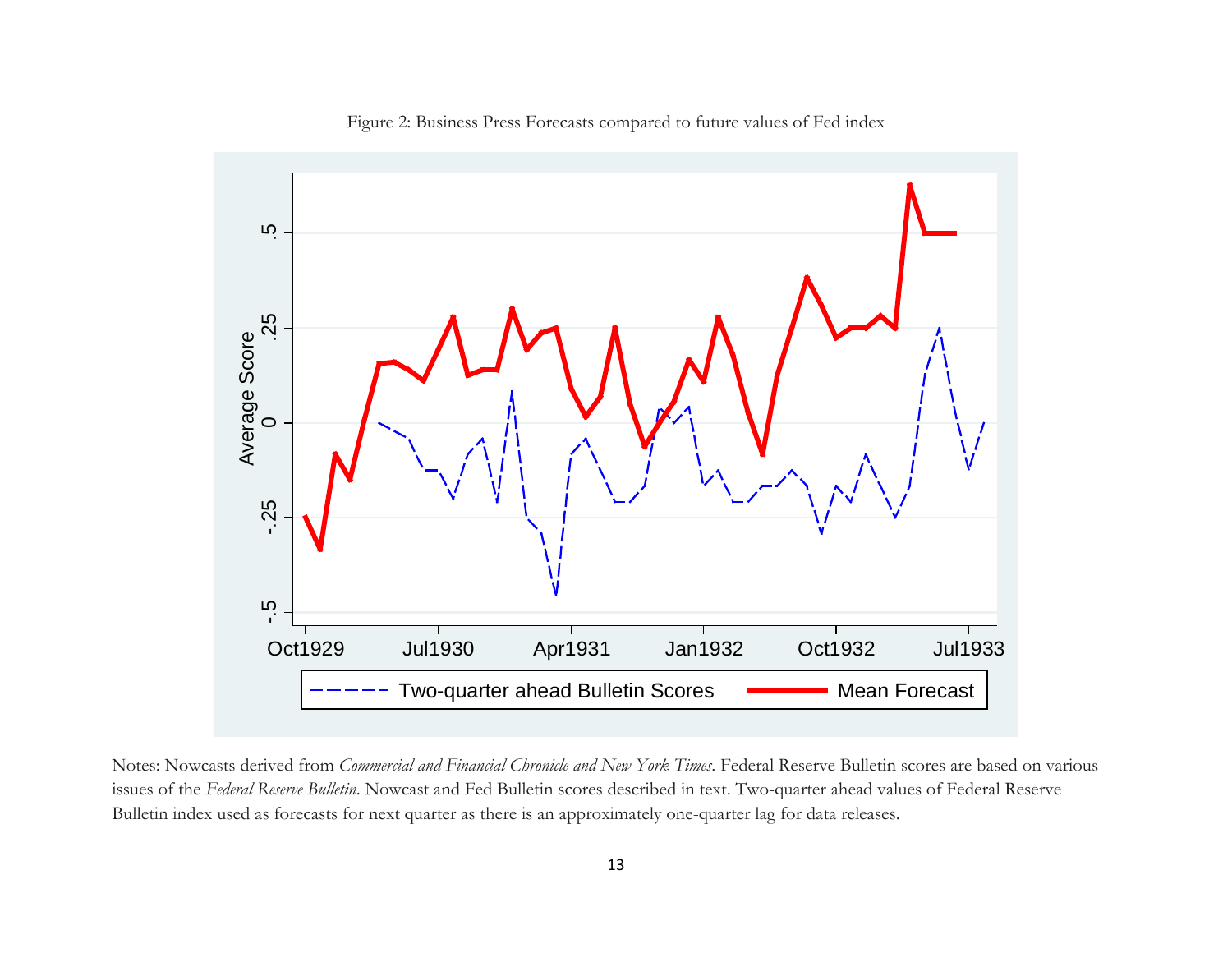#### **References**

- Balke, Nathan S., and D'Ann Petersen. "How well does the Beige Book reflect economic activity? Evaluating qualitative information quantitatively." *Journal of Money, Credit and Banking* (2002): 114-136.
- Binder, Carola Conces. "Estimation of historical inflation expectations." *Explorations in Economic History* 61 (2016): 1-31.
- Cecchetti, Stephen G. "Prices During the Great Depression: Was the Deflation of 1930-1932 Really Unanticipated?" *The American Economic Review* (1992): 141-156.
- *The Commercial and financial chronicle.* New York: National News Service, 1929-1933.
- Cole, Harold L., and Lee E. Ohanian. "New Deal policies and the persistence of the Great Depression: A general equilibrium analysis." *Journal of Political Economy* 112.4 (2004): 779-816.
- Cooley, Thomas F., and Lee E. Ohanian. "The cyclical behavior of prices." *Journal of Monetary Economics* 28.1 (1991): 25-60.
- Eichengreen, Barry, and Peter Temin. "The gold standard and the great depression." *Contemporary European History* 9.2 (2000): 183-207.
- Eichengreen, B. J. (1992). *Golden fetters: The gold standard and the Great Depression, 1919-1939*. New York: Oxford University Press.
- Ericsson, Neil R. "Eliciting GDP Forecasts from the FOMC's Minutes Around the Financial Crisis." *International Journal of Forecasting*. (2016):571-583.
- Friedman, Milton, and Anna Schwartz. *A Monetary History of the United States, 1867–1960*. National Bureau of Economic Research, Inc, 1963.
- Goldfarb, Robert S., H. O. Stekler, and Joel David. "Methodological issues in forecasting: Insights from the egregious business forecast errors of late 1930." *Journal of Economic Methodology* 12.4 (2005): 517-542.
- Hamilton, James D. "Was the deflation during the Great Depression anticipated? Evidence from the commodity futures market." *The American Economic Review* (1992): 157-178.
- Haney, Lewis H. *Business Forecasting*, Ginn and Company,1931.
- Hardy, Charles O. and Garfield V. Cox. *Forecasting Business Conditions* Macmillan Co., New York, 1927.
- Jalil, Andrew J., and Gisela Rua. "Inflation expectations and recovery in spring 1933." *Explorations in Economic History* 62 (2016): 26-50.